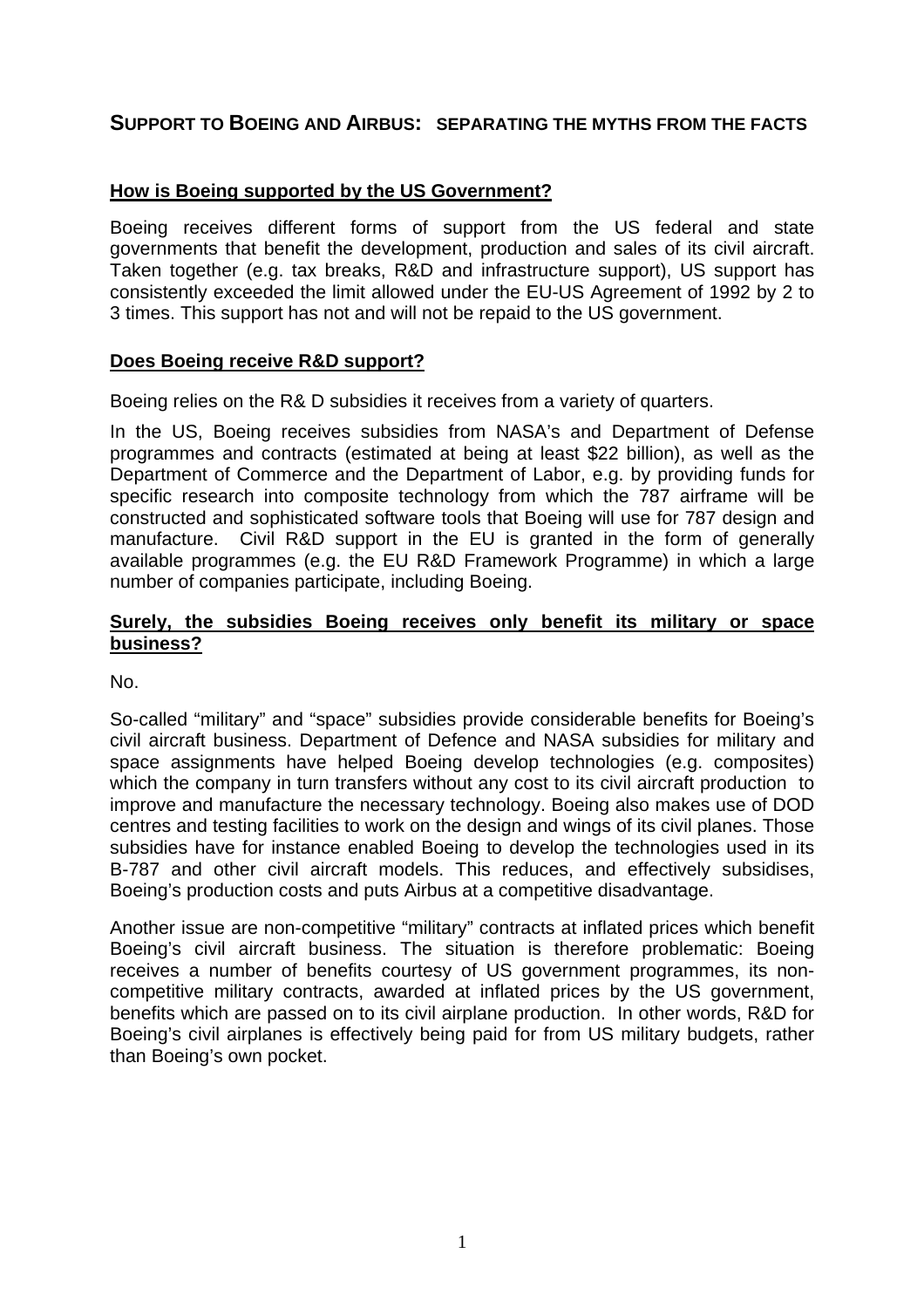## **What is Reimbursable Launch Investment (RLI)?**

"Launch aid" is a term sometimes used by the US as a misnomer for royalty based financing granted by certain EU Member States in individual circumstances to a number of companies, including Airbus. Since its creation in 1970, some Airbus aircraft development programmes have been financed in part by royalty based financing, otherwise known as "launch investment". This kind of finance works in the same way as commercial investments.

The US itself had agreed with the EC in a 1992 international agreement<sup>1</sup> that Airbus may receive such financing within specific and detailed limits. As laid down in the Agreement,

- Member State governments advance money to Airbus up to the limit agreed with the US, namely 33% of the total development costs of a new aircraft model.
- This advance is then repaid by means of a levy on the sale of each aircraft.
- The levy is set so that, once an agreed sales target is reached, the whole amount should be repaid with a rate of return, i.e. with interest, over a repayment period of 17 years (i.e. 11-12 years from the first delivery).
- The sales target is based on a conservative forecast of future sales, which is established when the investment is made.
- The interest rate reflects the investing government's objective to earn a good return on its money. It is always in excess of the government's borrowing rate (i.e. typically 6-8% nominal) and may be considerably higher, depending, for instance, on the anticipated commercial success of the project and on the Member State (Some Member States insist on a higher return).
- Once the actual sales exceed the target, as has happened, investing governments continue to collect "royalties" or "upside" on the additional sales, which will further increase their rate of return.

Airbus has paid significant amounts of royalties to the Member States which exceed by far the Member States' investments since 1992. Therefore, this instrument is characterised by *"success-sharing"* (i.e. extra profit for the investing government) rather than a certain element of risk inherent in any kind of investment (in the present case insofar as payback is linked to the actual sale of aircraft).

None of the individual launch investments granted by the Member States since 1992 has ever exceeded the limits, terms and conditions to which the US government agreed.

<sup>1</sup> <sup>1</sup> 1992 EU-US Agreement on Trade in Large Civil Aircraft.